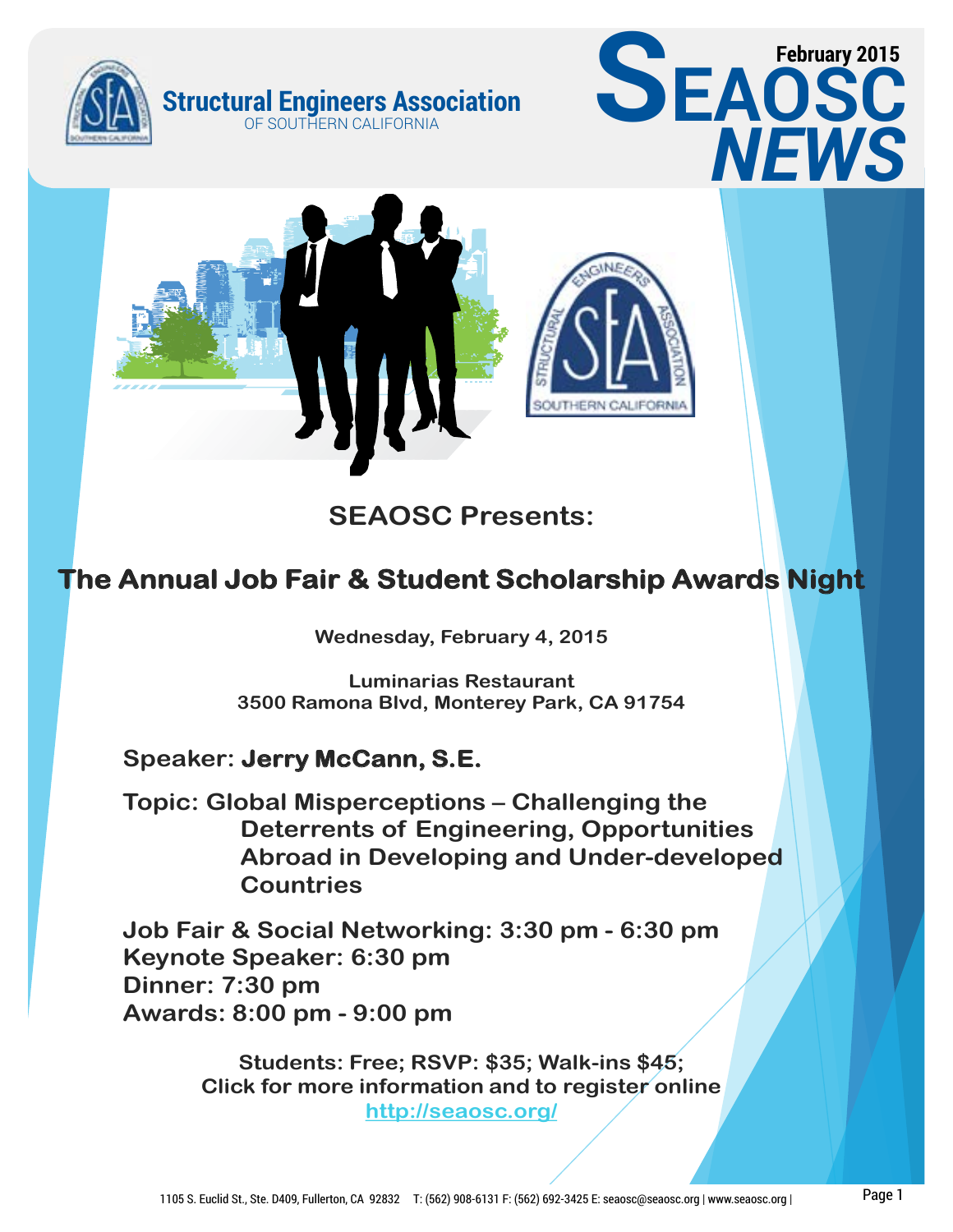



## Mayor Garcetti's quake retrofit plan draws cautious early support- from the LA Times



*Excerpts from LA Times article published Jan. 12, 2015 by Rosanna Xia and Rong-Gong LIn II*

"It's too early to say whether the mayor's proposals will be adopted without a fight. His plans would require owners to pay for costly retrofits, which could be as much as \$130,000 for wooden apartments and millions for taller concrete buildings. Key details are still being worked out, including whether owners would get any financial support.

But in a city that has long pushed back on mandatory retrofitting as too expensive, the shift in tone is notable.

Some credit the aggressive outreach to businesses and property owner groups by U.S. Geological Survey seismologist Lucy Jones, who the mayor brought on

last year as his earthquake advisor. She has held more than 150 meetings and offered blunt forecasts about how devastated L.A. would be after a major quake.

...:"Councilman Tom LaBonge, who suggested a statewide bond measure, said there was no question whether unsafe buildings should be retrofitted. "We have to do it," he said. "The question is how do we do it?"

# Los Angeles **Times**

Read the full article from www.seaosc.org

## PAGE

## IN THIS ISSUE

2 *Mayor Garcetti's quake retrofit plan draws cautious early support*

3 *December New Members*

5 *SEAOSC Donates to USRC*

6 *Volunteers Needed*

*Features: President's Message: Kevin O'Connell Welcome December New Members Upcoming Events Classified Ads*

## **FEBRUARY**



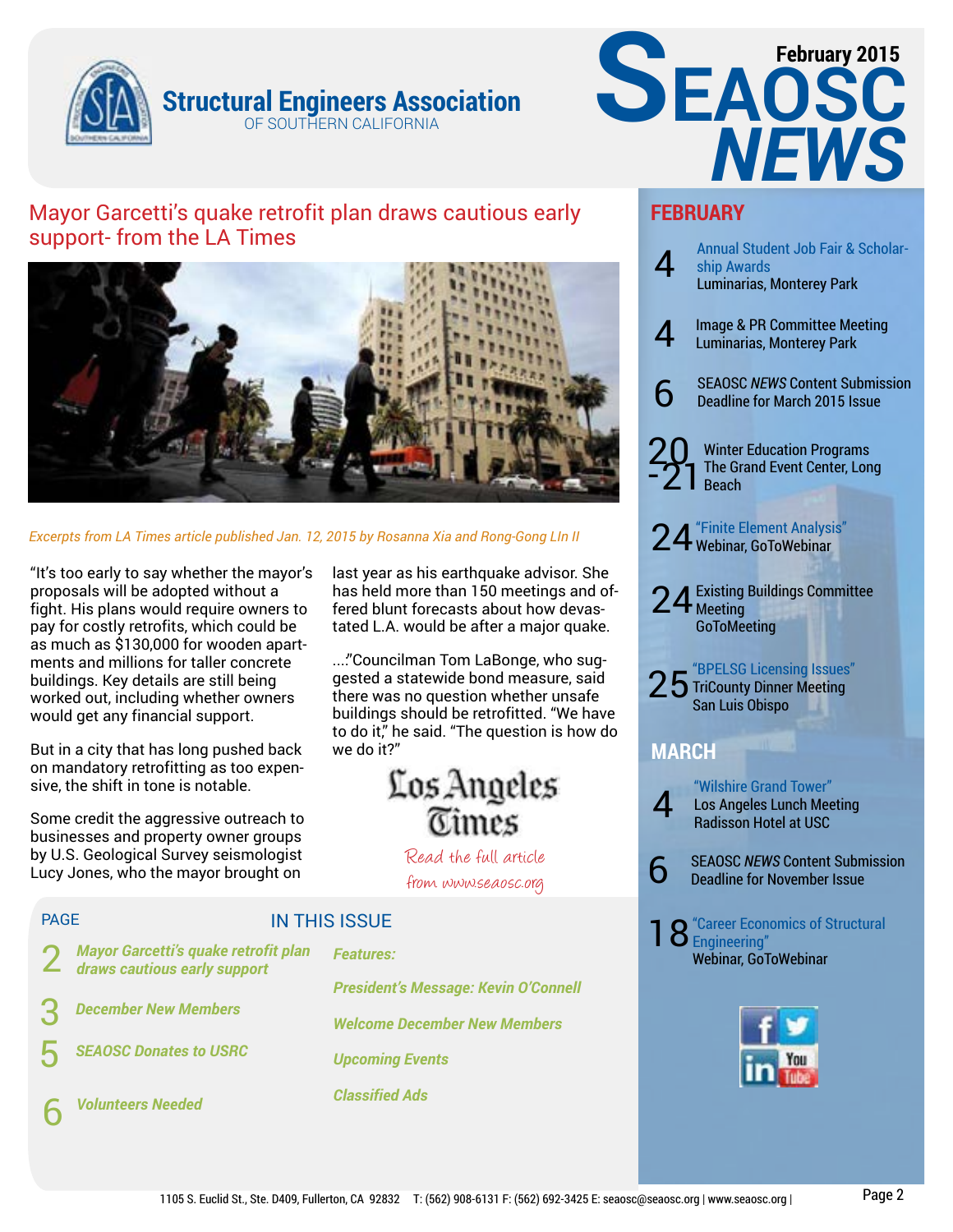



By Kevin O'Connell, S.E.

Happy New Year! The Structural Engineers Association of Southern California is off to a strong start in 2015. Our dinner meetings continue to be well attended and January was no exception. With well over 200 people in attendance, it was by far the biggest dinner meeting we have had in many years (more than I can remember). Dr. Lucy Jones, Science Advisor to Los Angeles Mayor Garcetti, Michael Cochran, SEAOSC/SEAOC Past President, and Raymond Chan, Los Angeles DBS General Manager provided a great presentation centered on Mayor Garcetti's *Resilience by Design* report that was made available this past December.

This is certainly an exciting time to be in the structural engineering profession in Southern California, and that excitement seems to be shared by many of you as evident by the recent dinner meeting attendance. Structural engineers have always discussed building performance, but now we are getting others to talk about this important topic. From scientists, to our governmental leaders, to newspaper reporters, to building owners, to financial institutions, to the general public, people are talking about buildings, building performance, and structural engineering. These are exciting times indeed.

The excitement continues with our February meeting which will be our annual Job Fair and Student Schol-

**February 2015 "SEAOSC is PROUD to autstanding students** with the **generous example the generous**<br> **Change is good. and their firms "**<br> **and their firms "** 

arship Night on Wednesday, February 4, 2015. As many of you know, SEAOSC awards scholarships to outstanding students from universities in the Southern California area. SEAOSC is proud to be able to do this, and we could not award these scholarships without the generous support of our members and member's firms. I encourage you to donate to the Student Scholarship Fund and help deserving students continue their engineering education so they can eventually join our work force.

Speaking of joining the work force, with the improving economy, I am sure many firms out there are looking for talented young engineers, and a great place to find them is at the SEAOSC Job Fair. There are several levels of sponsorship with varying benefits, see the information elsewhere in this newsletter and the SEAOSC website for additional information. I want to give a big thank you to Nathan Jo, the Chair of the SEAOSC Young Members committee, as well as the rest of the committee, for organizing the Job Fair and Student Scholarship Night.

I look forward to seeing everyone at our February dinner meeting. 2015 is off to a great start for SEAOSC, I hope that your 2015 is off to a great start as well.

Respectfully,

Kevin O'Connell, S.E.

SEAOSC President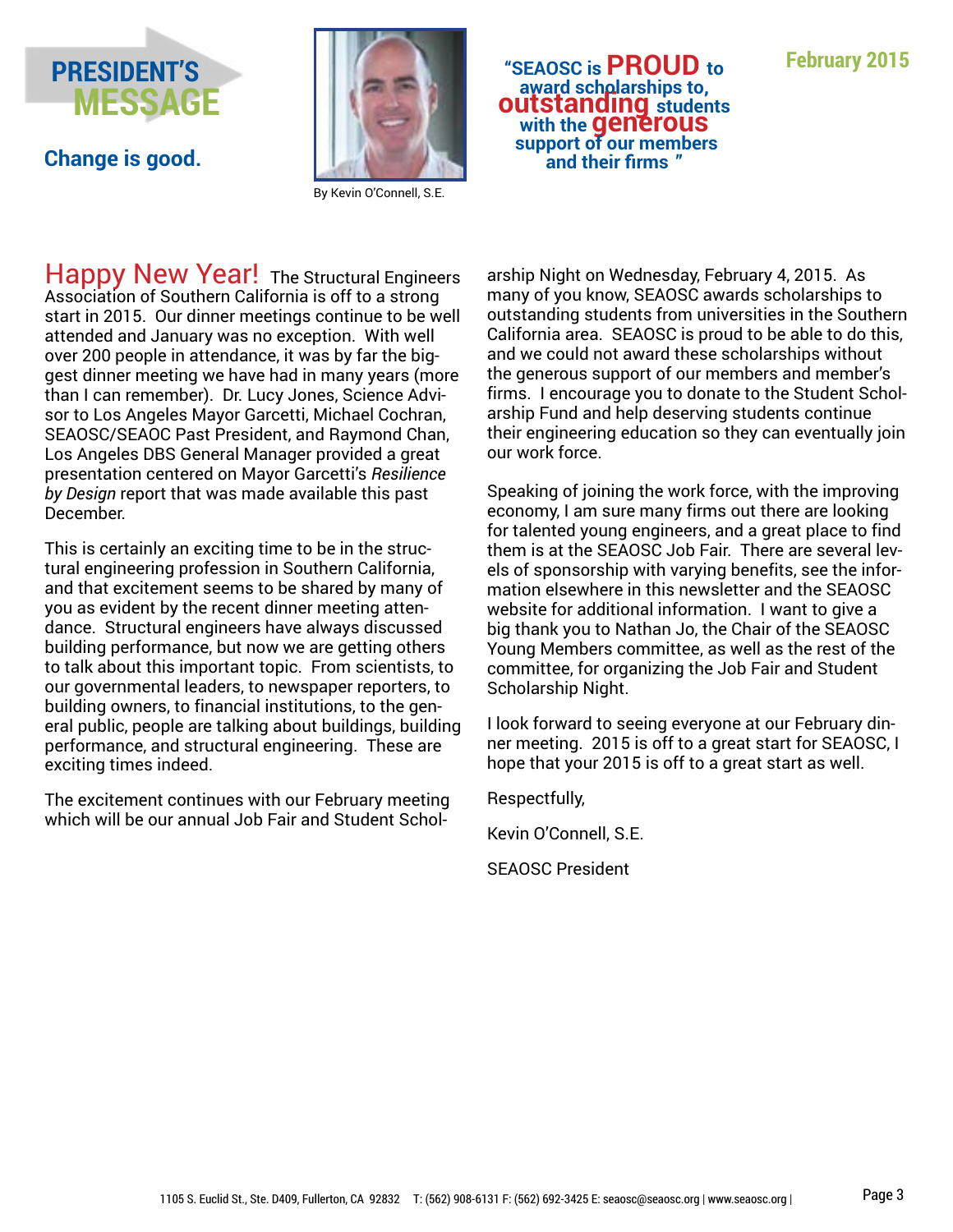## The 2014 SEAOC Member Directory is Now Available!

A handy compilation of all current members of the Structural Engineers Association of California regional associations (SEAONC, SEAOCC, SEAOSC, and SEAOSD) is available to members each year.

## **Read Online:**

Log-in to your SEAOC member account at www. seaoc.org.

Once logged in, navigate to Membership > Member Directory. Look for the links to view and search the directory online or download a .pdf version.

## **Request a Print Copy:**

As benefit of SEAOSC membership, you are entitled to a printed copy free of charge! Follow the links to add the print version to your online shopping cart. Please allow 30 days for delivery.

**Questions?** If you have trouble logging-in or accessing the directory, please contact info@seaoc.org.



# **WELCOME**

December 2014

**Massoud Abolhoda** County of Santa Barbara mabolhoda@co.santa-barbara.ca.us

**NEW MEMBERS**

# Member

**Yu-Wen Chi** Saiful Bouquet Structural Engineers yuwchi@gmail.com

## **Eduardo Lopez**

 Aark Engineering, Inc. eddie.lopez.el@gmail.com Member SE

# **Students**

**California State University, Fullerton California State Polytechnic University, Pomona Southern Illinois University**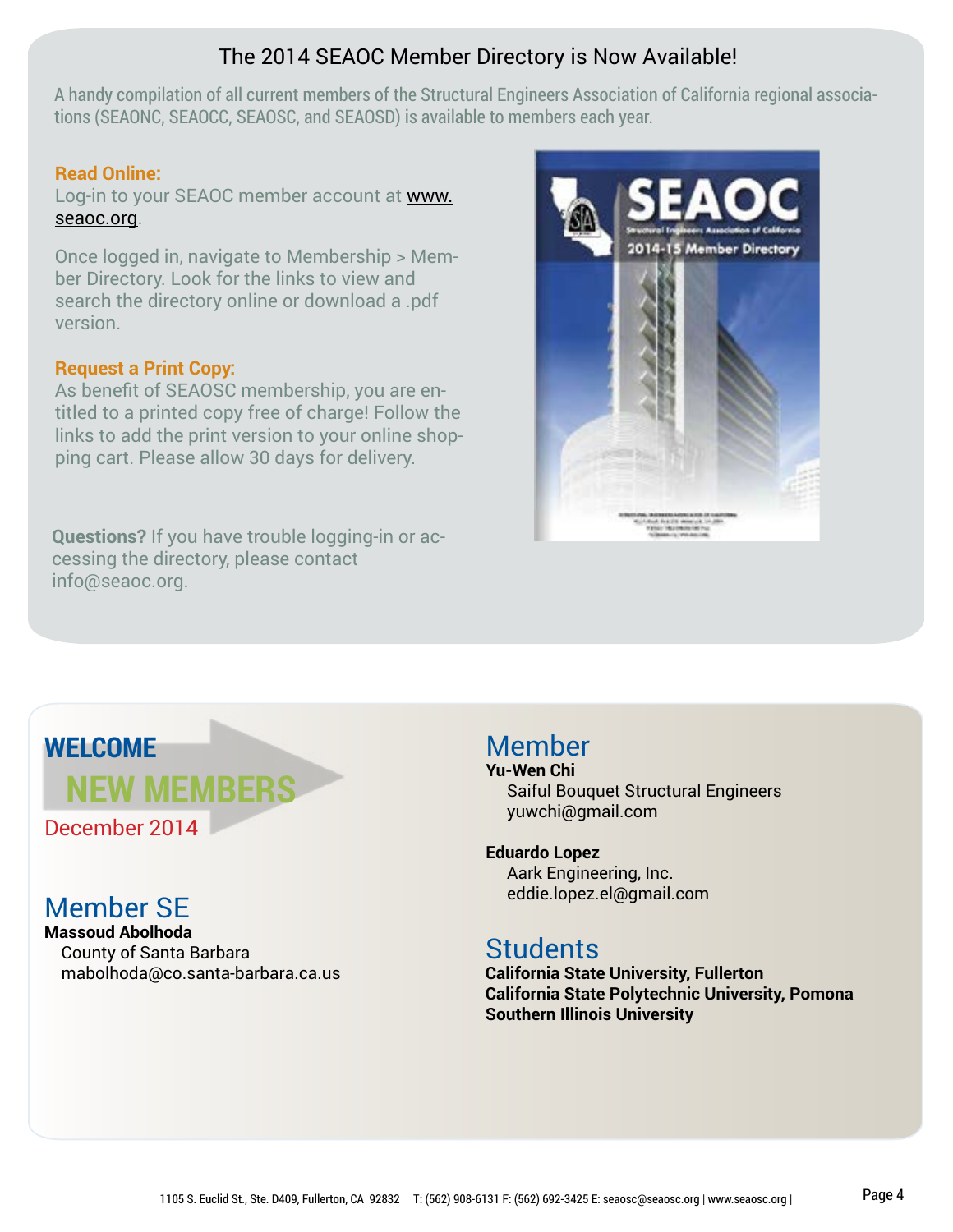

31 December 2014



Kevin O'Connell Structural Engineers Association of Southern California

Dear Kevin:

Thank you for your generous contribution of \$500 to the U.S. Resiliency Council in 2014. For decades, the structural engineering profession has dreamed of the day when improved building performance is both commonly understood and regularly put into practice. As a USRC Founding Member, Structural Engineers Association of Southern California is bringing that dream one step closer to reality. Together, we have already accomplished so much in the short span of seven months. Some highlights include:

- Official launch of the USRC website, www.usrc.org,
- Publication of Rating Dimensions and Definitions, based on broad discussion and general agreement, and
- Mayor Garcetti announced an earthquake plan for LA City that includes the voluntary use of the USRC Rating System.

#### **With your help, USRC is now on-track to be able to issue ratings as early as mid-2015.**

In 2014, USRC has used funds donated by Founding Members to commence essential startup tasks including leadership, legal, and administration costs; development of bylaws, governance, and certification processes; and dozens of outreach meetings for input and collaboration. USRC activities in 2015 will continue this strong momentum: we will hire an experienced executive director; build tracking systems; develop and teach training curricula; begin to certify professionals; actively invest in public and stakeholder outreach; and most importantly, begin to review and issue ratings.

Founding Members guide the direction of the USRC during this critical phase, with opportunities to review strategic decisions and direction. In addition, a committee of Founding Members is working to define specific, tangible benefits of Founding Membership. For example, Founding Members will be asked to vote yes or no on each candidate for the expanded USRC Board in early 2015.

We look forward to your continued collaboration. While funding is of course essential, we value your active participation just as much. Thank you for joining us in this exciting venture that will set a new course for the resilience of buildings and cities across the nation.

Warmest Regards,

Ronald L. Mayes Evan Reis Kate Stillwell Eric Von Berg Acting Executive Director Co-Founder Co-Founder Co-Founder

USRC Federal Tax ID number: 45-3686042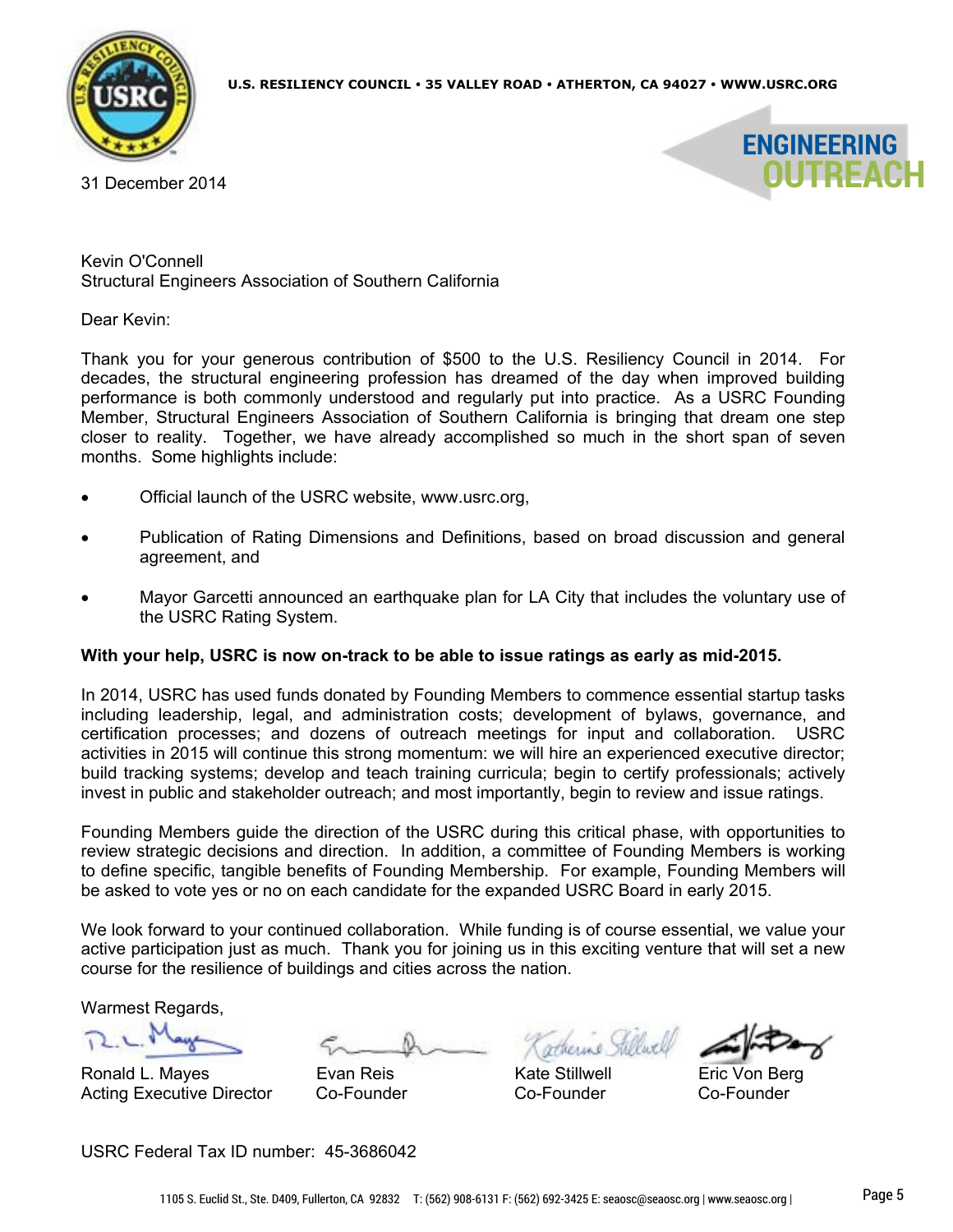

SEAOSC is seeking volunteers to assist with the following tasks. Please contact the SEAOSC office if you would like more detailed information about these opportunities.

# Membership Committee

Welcome calls/emails to new members, recruiting new members Membership Appreciation Event planning and execution Nominations to the Board of Directors Newsletter content contributors Inventory the SEAOSC storage unit Excellence in Engineering Awards judging

# Image & Public Relations Committee

Keeping abreast of Mayor Garcetti's retrofit plan Attending industry events on behalf of SEAOSC Writing relevant content for the SEAOSC website

# Technology/Website

Populating the Publications for sale on the SEAOSC website Social Media contributions Graphic designers for banner ads, sliding images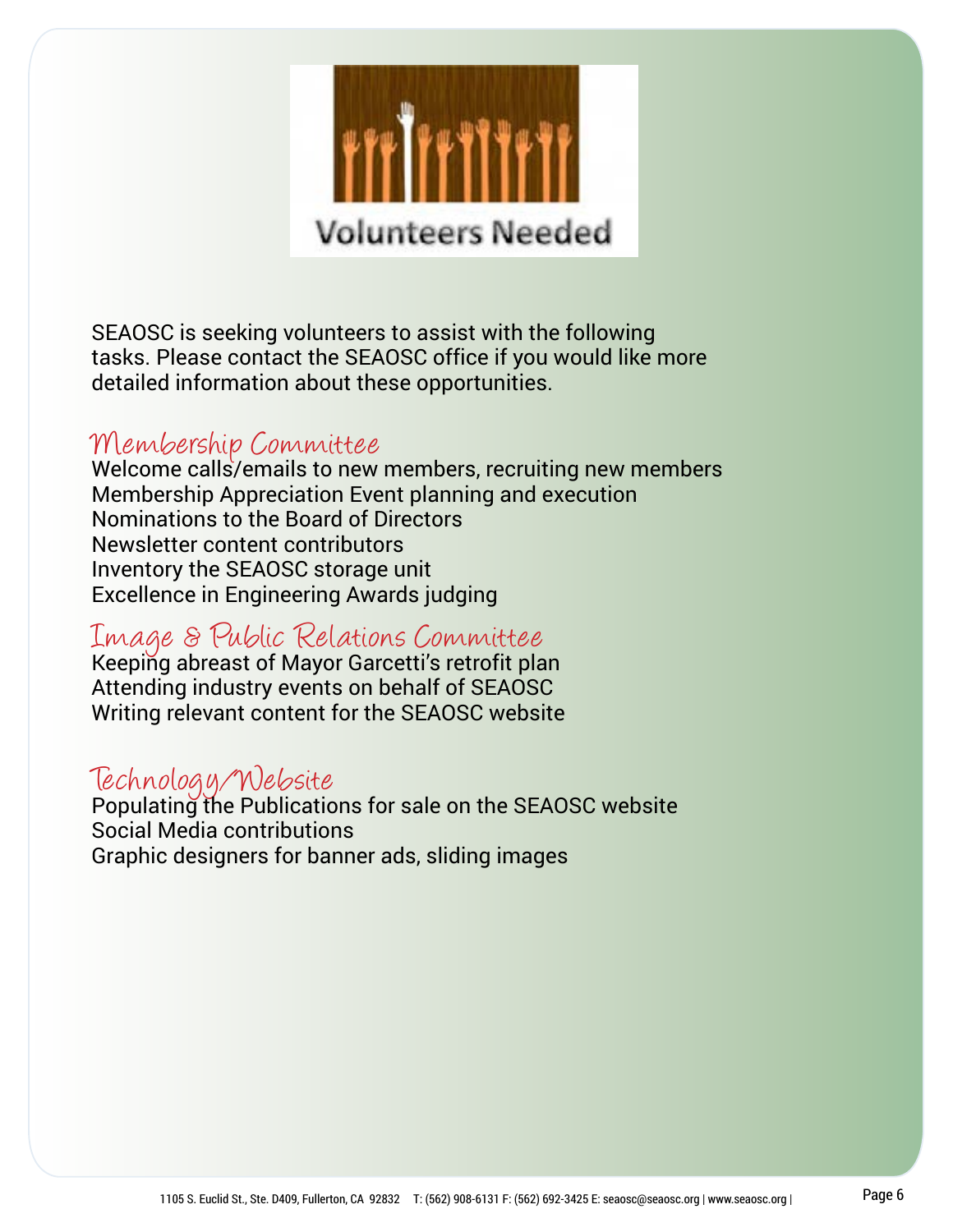

## **Student Scholarship & Job Fair Donations** Please submit your donations and program content by January 17, 2015.

SEAOSC will present scholarships to outstanding undergraduate students from Southern California that are pursuing degrees in Civil Engineering with an emphasis in Structural Engineering. The financial awards are contingent upon the donations received by SEAOSC members and local engineering firms.

## Scholarship Awards Ceremony will be held on Wednesday, February 4, 2015, At Luminarias Restaurant, 3500 Ramona Blvd, Monterey Park, CA 94754 Registration available online at www.seapsc.org.

## Silver: \$150-499

- $\blacksquare$  Text recognition of your name or firm in the program
- A compilation of participating student resumes on a CD

## Gold: \$500-999

- . Text recognition of your name or firm in the program including your choice of a short firm biography or short descriptions of up to 2 open job positions.
- A compilation of participating student resumes on a CD
- Your choice of a job fair table for 2 company representatives (does not include dinner) OR a sponsored dining table including 2 dinner entrees

## Platinum: \$10HH+

- Logo recognition of your name or firm in the program including your choice of (1) a short firm biography or (2) short descriptions of up to 2 open job positions.
- A compilation of participating student resumes on a CD
- Both a job fair table for 2 company representatives AND a sponsored dining table including 2 dinner **entrees**

#### Please direct questions to Event Chair: Nathan Jo, nathanjo@gmail.com

Flesse reben form with payment and offerdaments via email: <u>negoscip</u>negroso, org. fax: 562-692-3425, or mail: 1105 S. Euclid St. 8D409, Fullerian, CA 92832. Please make checka payable to "SEAOSC".

## STUDENT SCHOLARSHIP DONATIONS

|                                                                                                                         |                                                                                |                                                                                                                                                                                                                                     | Scholarship Donation Amount $=\ $$ |  |  |
|-------------------------------------------------------------------------------------------------------------------------|--------------------------------------------------------------------------------|-------------------------------------------------------------------------------------------------------------------------------------------------------------------------------------------------------------------------------------|------------------------------------|--|--|
|                                                                                                                         |                                                                                | <b>Phone:</b> The contract of the contract of the contract of the contract of the contract of the contract of the contract of the contract of the contract of the contract of the contract of the contract of the contract of the c |                                    |  |  |
|                                                                                                                         |                                                                                |                                                                                                                                                                                                                                     |                                    |  |  |
| Dunck Name To Appear in Program: <b>Appear in Appear in Appear</b> in Appear in Appear in Appear in Appear in Appear in |                                                                                |                                                                                                                                                                                                                                     |                                    |  |  |
|                                                                                                                         |                                                                                |                                                                                                                                                                                                                                     |                                    |  |  |
|                                                                                                                         |                                                                                |                                                                                                                                                                                                                                     |                                    |  |  |
| <b>Please relect</b>                                                                                                    | Please email to Paul St. Fierre, paulieurstpierreftgmail.com by Jan. 17, 2015. |                                                                                                                                                                                                                                     |                                    |  |  |
|                                                                                                                         |                                                                                |                                                                                                                                                                                                                                     |                                    |  |  |
| <b>Card number: Card number: Card 2006 Card 2006 Card 2006 Card 2006 Card 2006</b>                                      |                                                                                |                                                                                                                                                                                                                                     | Expiration date:                   |  |  |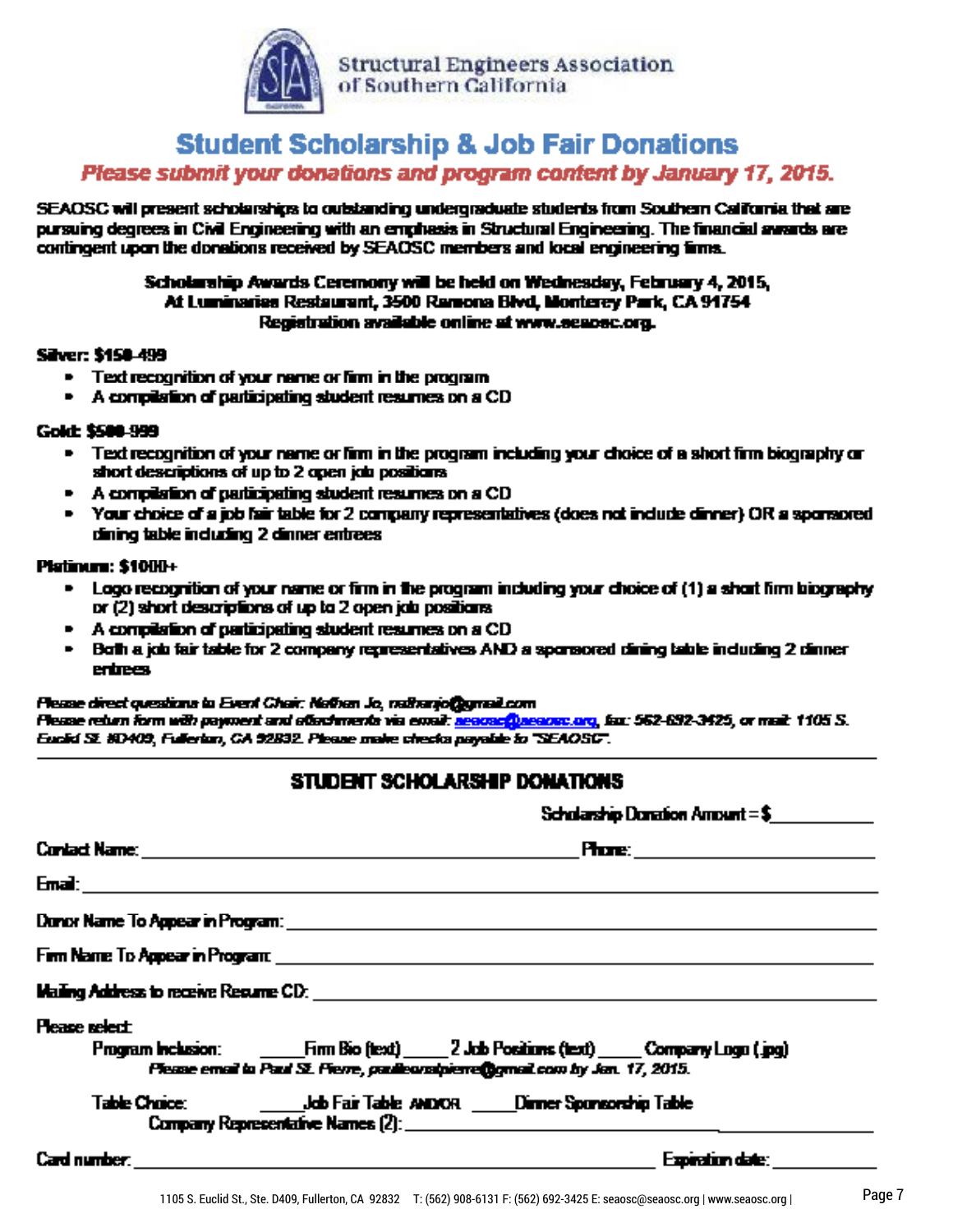

# **Student Scholarship Awards Night** Wednesday, February 4, 2015

#### Speaker: Jerry McCann, S.E.

Graduating from Cal Puly, San Luis Obispo (undergraduate) Univ. of CA, Berkeley (Masters), he has spent almost 20 years living abroad in Africa. His experience as both an engineer abroad and in the peacebuilding sector, has allowed him to both recognize and challenge the misperceptions of working in lesser developed countries. Now the Deputy Director of interpeace, overseeing its global operations, he has supported complex processes of peacebuilding in over 20 countries. He stributes much of his success in the peacebuilding field with his development and practice as a structural engineer and construction manager.

#### **Global Misperceptions - Challenging the Deterrents of Engineering Topic: Opportunities Abroad in Developing and Under-developed Countries**

Abstract: in the globalized realities of the 21st century, prospects for careers and opportunities can reach for beyond the borders of the United States. While both professional opportunities and global needs offer structural engineers alternatives to the more traditional, US-based positions, many young engineers do not consider this unique direction. Many of those who do look to engage in the profession abound are confronted with challenges that come from the misperceptions they bring. For those interested in exploring work abroad, including many sectors of international development that can benefit from the stills of engineers, understanding the deterrents of both opportunifies and success abmad can give one a strategic advantage going in. Jerry McCann will share his perspectives, looking at both the challenges to pursuing work abroad, especially in the emerging markets of developing and under-developed nations, and he coportunities that small flose able to overcome such challenges.

Location: Luminarias Restaurant, 3500 Ramona Blvd, Monterey Park, CA 91754

Time: Job Fair & Social Networking 3:30-6:30 pm; Welcoming remarks & Keynote Speaker 6:30 pm; Dinner 7:30 pm; Awards 8:00-9:00 pm

#### Cost \$35: Students: Free: Walkins \$45: See additional information for sponsorships and echolarship dunations. Meal Donations to offset the cost of student dinners are appreciated.

|  | Attendee(s): $\qquad \qquad \text{Q}$ \$35 = \$ |
|--|-------------------------------------------------|
|  | Students: <b>Q</b> FREE                         |
|  | <b>Meal Donation:</b> $=$ 5                     |
|  | Scholarship Donation: $= 5$ _____               |
|  | $TOTAL = $$                                     |
|  |                                                 |
|  |                                                 |
|  | Expiration date: ___________                    |
|  |                                                 |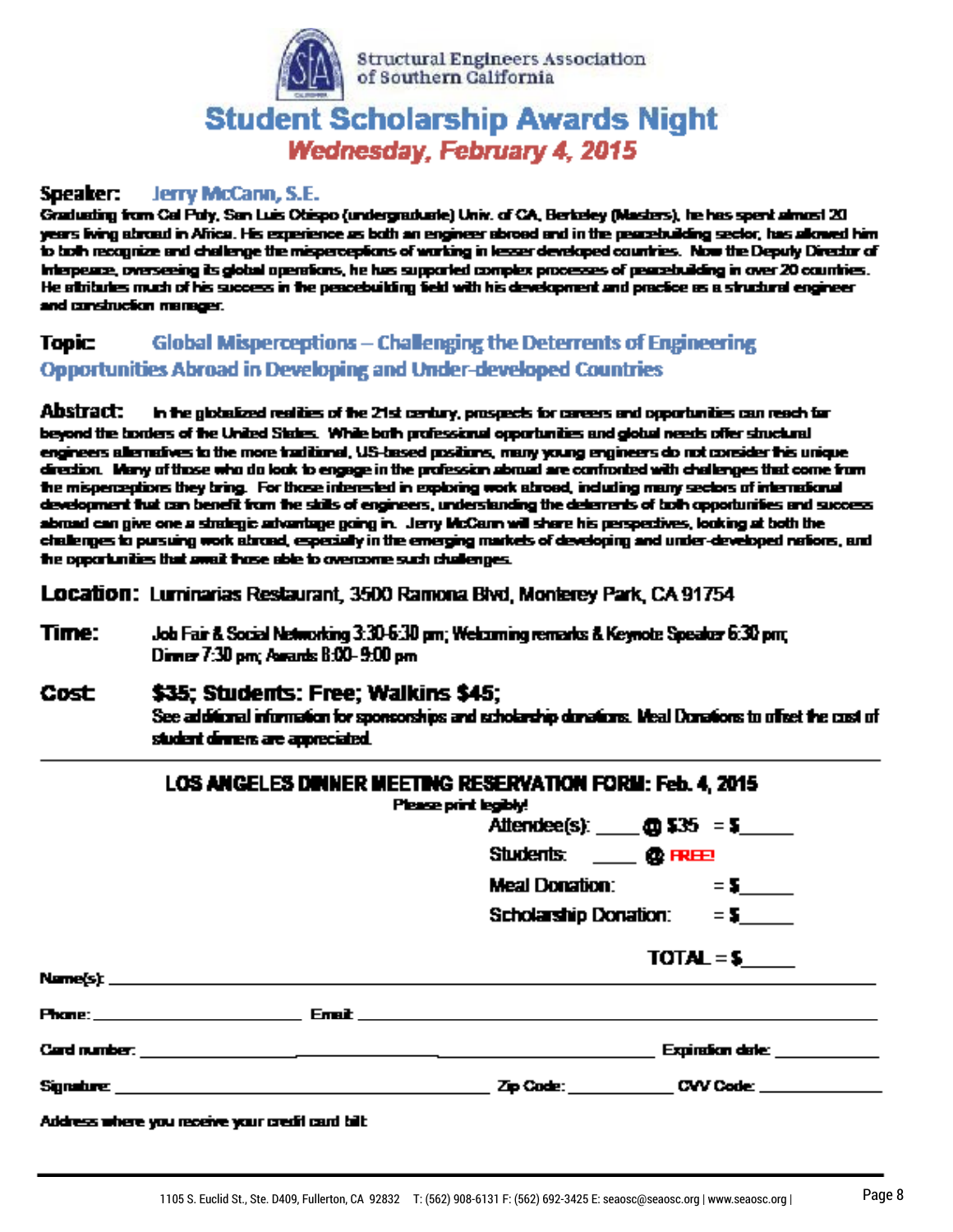

Registration Opening soon, watch for emails

# Winter Education Programs

February 20-21, 2015 at The Grand Event Center 4101 E. Willow St, Long Beach

Educational Presentations on Topics including:

- Advanced Wood Framing
- Designing with the New & Improved ACI 318-14
- Special Inspection Requirements for Masonry
- Quality Control in Steel, working with AISC Chapter N
- Light Frame Wood Design
- Wind Design Procedures of ASCE 7-10

See you there!

Sincerely, Rachel Gutmann gutmann@coffman.com SEAOSC Education Committee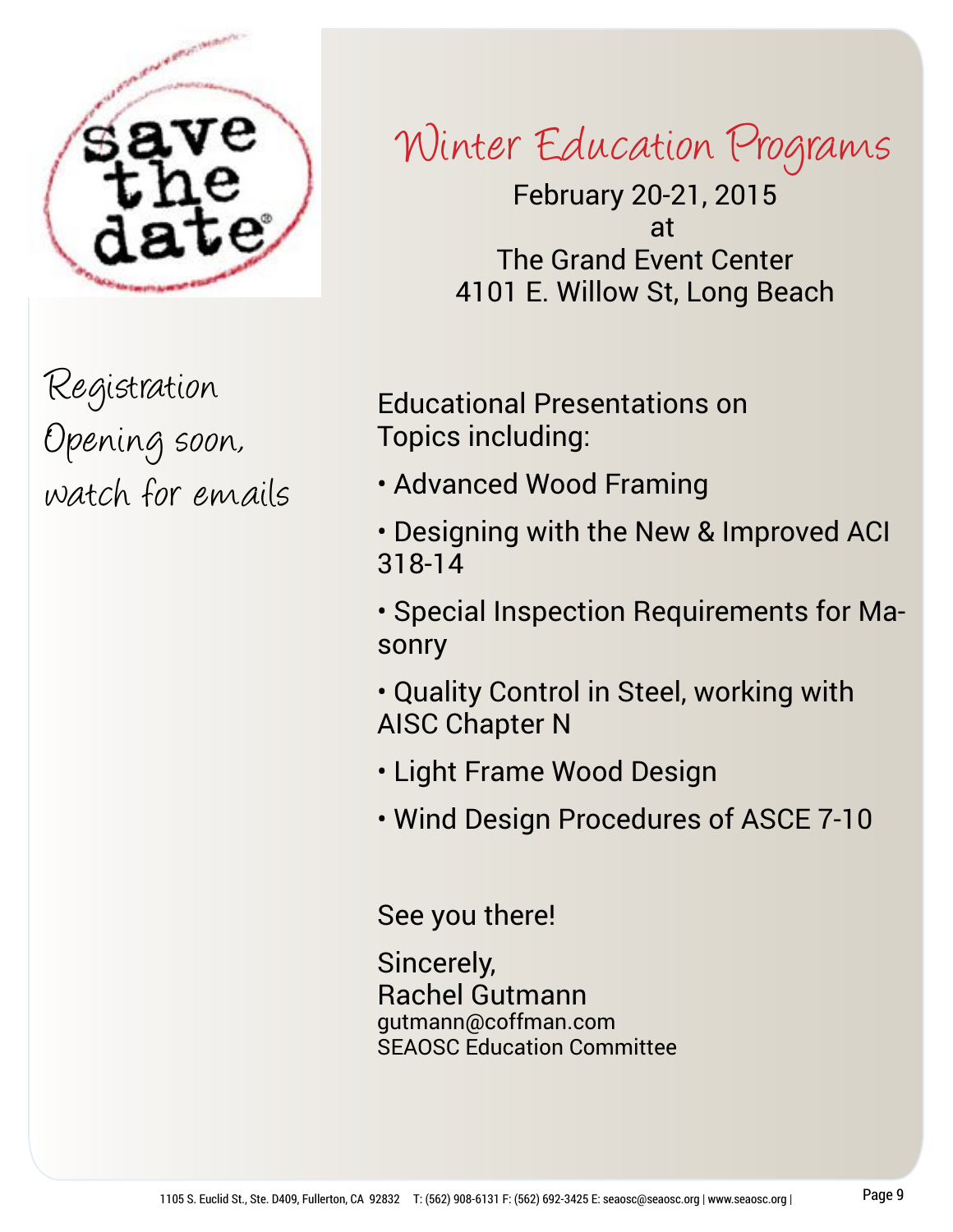# WEBINAR



## **Structural Engineers Association of Southern California**

# **Webinar:** *Finite Element Analysis*

**Date: February 24, 2015** 

**Time: Noon-1:00 pm**

**Price: SEAOSC Members: \$75** Nonmembers: \$150 or Member of any national SEA: \$100

## **Speakers:**

 **Russell Berkowitz, S.E.**

 **Geoff Bomba, S.E.**

 **Masume M. Dana, S.E.**

 **Ali Roufegarinejad**

**To Register:** (Online registration only.)

1. SEAOSC Members: LOG IN with your username & password to access the member discount.

2. Click on tab "Education/Events"

3. Locate the webinar event on the left column and click for additional details

4. Click on the "Register" tab at the upper right-hand side

*Presentation notes will be provided after registration using the link provided or emailed prior to the event.*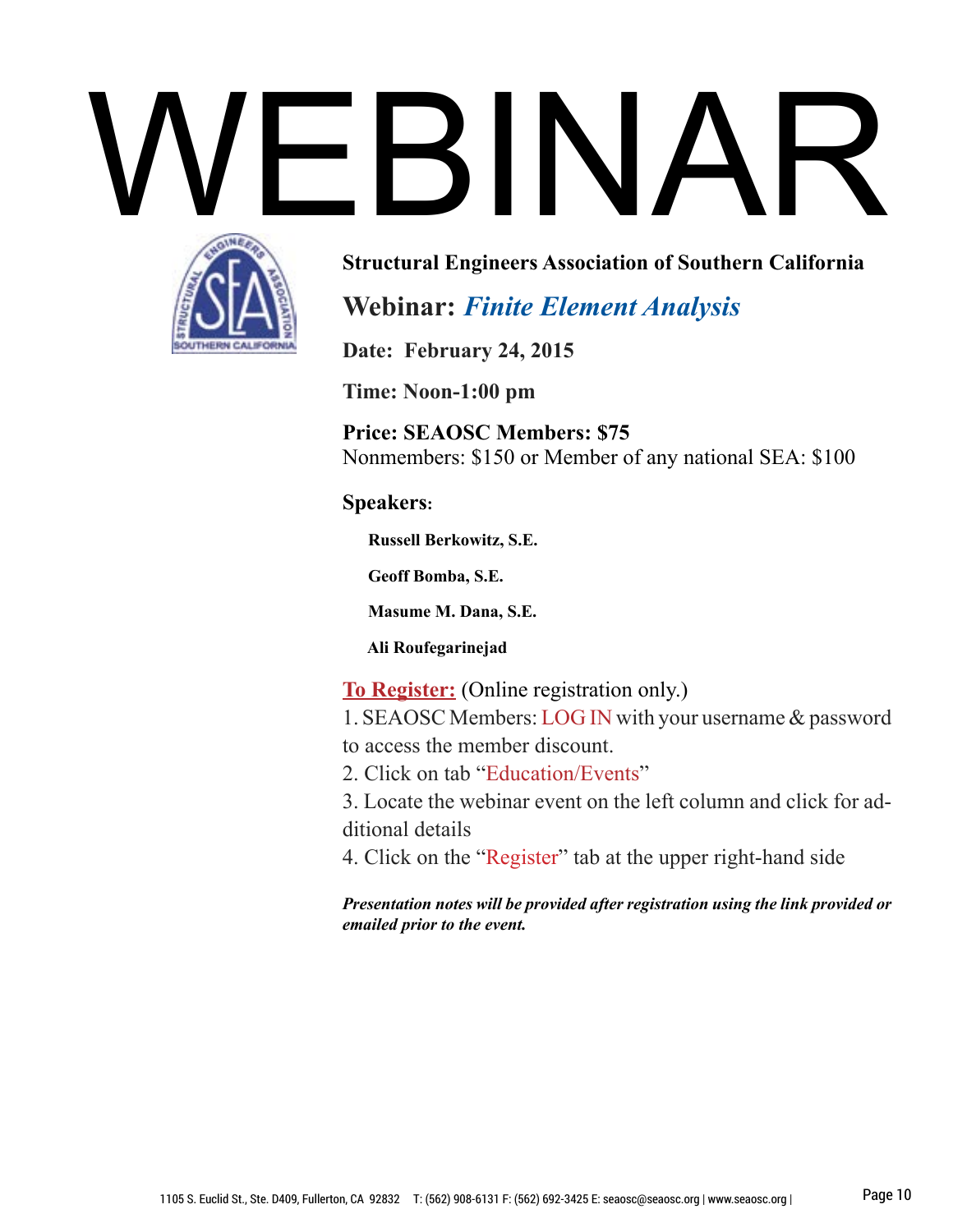

# **Tri-County Dinner Meeting** Wednesday, February 25, 2015

For those within our Tri-County region, save the date for the upcoming February 25th Dinner Meeting in San Luis Ohispo. We will be joined by Richard Moore and board members from the Board for Professional Engineers, Land Surveyors, and Geologists (BPELSG) to discuss board enforcement issues, current PE and SE examinations, SE licensing, and pending/proposed state legislation affecting our industry.

Thanks. Kelsey Anne Parolini, P.E., S.E. **Serior Structural Engineer** 

Location: San Luis Obispo, venue to be determined

Time: Registration and Networking 5:30pm, Dinner 6:30pm, Program 7:30-8:30pm

Cost: Member \$35, Students: \$25, Walk-ins \$45, Table of 8 \$245

Please inform SEAOSC in advance if you prefer a vegetarian entree.

Reservations: Make advance reservations via SEAOSC carg, fax or email. "Walk-ins" welcome at \$45 per person. Cancellations must be received 3 business days prior to event date for full refund.

|                                                                                                                                                                                                   | DINNER MEETING RESERVATION FORM<br>Please print legibly! |                                                        |  |
|---------------------------------------------------------------------------------------------------------------------------------------------------------------------------------------------------|----------------------------------------------------------|--------------------------------------------------------|--|
|                                                                                                                                                                                                   |                                                          | Attendee(s): $\bullet$ 535 = 5                         |  |
|                                                                                                                                                                                                   |                                                          | Students: ____ @ \$25 = \$____                         |  |
| # of Venetarian Errirees Requested:                                                                                                                                                               |                                                          | Table of $\theta$ : $\theta$ \$245 = \$<br>$TOTAL = 5$ |  |
|                                                                                                                                                                                                   |                                                          |                                                        |  |
| <b>Phone:</b> Email: <b>Email: Email: Email: Email: Email: Email: Email: Example: Email: Example: Email: Example: Email: Example: Example: Example: Example: Example: Example: Example: Examp</b> |                                                          |                                                        |  |
|                                                                                                                                                                                                   |                                                          | <b>Expiration date:</b>                                |  |
|                                                                                                                                                                                                   |                                                          | <b>Zip Code: CVV Code:</b>                             |  |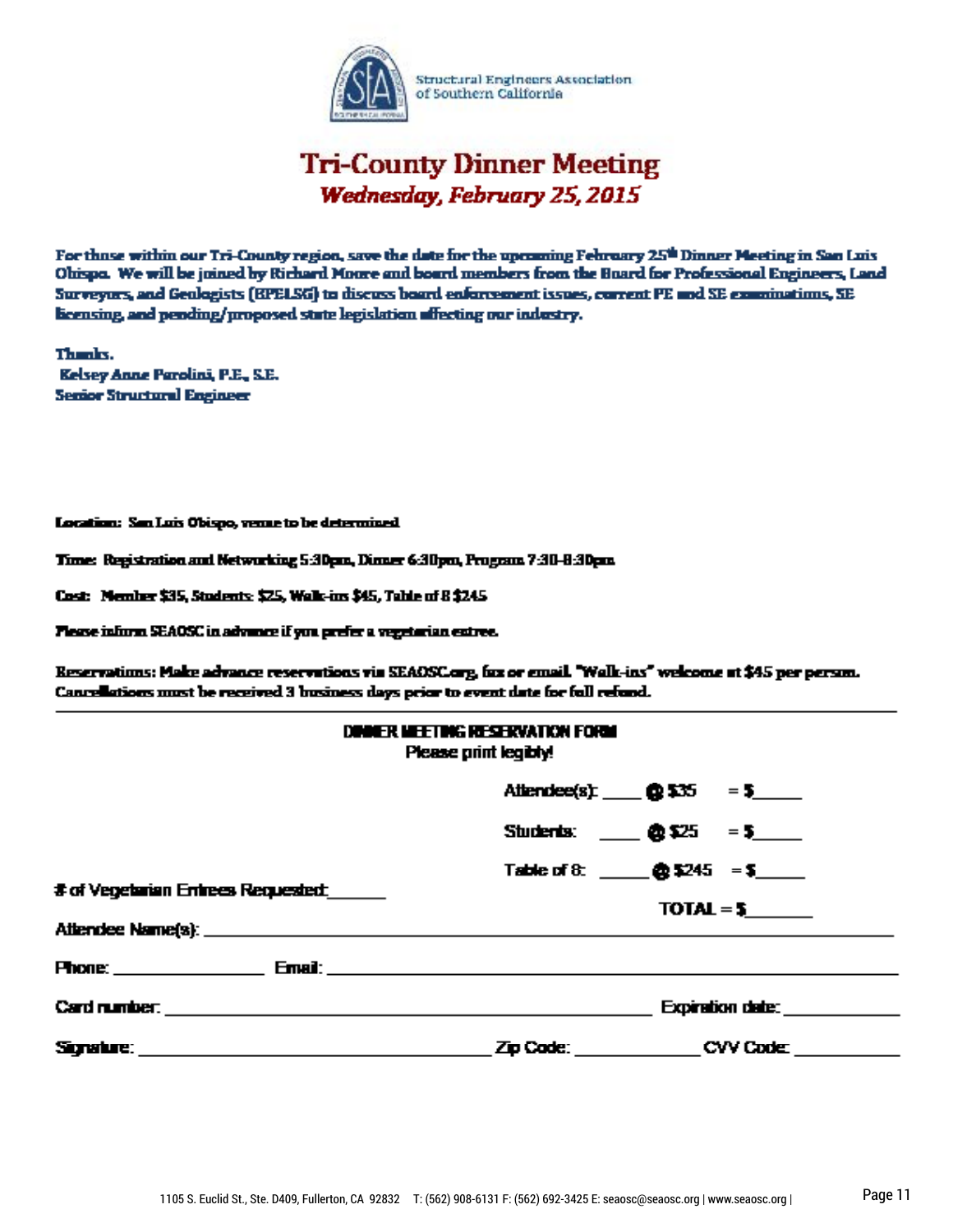# **CLASSIFIED ADVERTISEMENTS**

## HOPE-AMUNDSON STRUCTURAL ENGINEERS

Hope-Amundson, one of San Diego's most highly respected structural engineering firms, is involved in a variety of high end, challenging projects. Well established, we are fortunate to have strong working relationships with the regions prominent architectural firms, general contractors and owners/developers.

If you are considering a move to the San Diego region, Hope-Amundson has an exciting opportunity for a PROJECT ENGINEER with a minimum of three years of building design experience (California PE required). Solid steel and concrete design experience and skills in the commercial, R&D and institutional fields is desired along with a sound working knowledge of design software including RAM Analysis and ETABS. Additionally, as the company extends a high level of responsibility to their staff, excellent communications skills along with a collaborative personality are necessary. We offer an outstanding work environment in which professional growth opportunities are provided. To learn more, visiting our website at www.hope-amundson.com is encouraged.

Individuals interested in this opportunity may contact us in confidence at info@hope-amundson.com or via fax at (619) 235-4675.



SEAOSC announced NEW sponsorship packages in January for 2014-2015. Thank you to the following companies for their generous sponsorship. We look forward to working with you closely in the year to come.

## **ICC Evaluation Service BillQuick Simpson Strong-Tie**

If you or your firm are interested in a sponsorship, please view the available packages and details from the homepage of www.seaosc.org or in the January 2014 Newsletter issue.

## KNA Consulting Engineers, Inc.

KNA Consulting Engineers has an immediate opening for engineers at all experience levels. Qualified applicants must have an ARCE or BSCE Degree (Structural) from an accredited University, proficiency in seismic design, working knowledge of Revit, excellent communication skills and be able to demonstrate good application of learned analytical skills. Previous engineering intern experience is a plus.

KNA is located in Irvine, CA and specializes in the structural design of educational, civic and healthcare facilities.

For additional information, please visit our website at [www.KNAconsulting.com](http://www.knaconsulting.com/).

Interested candidates are encouraged to contact us at [careers@KNAconsulting.com.](mailto:careers@KNAconsulting.com) KNA offers competitive compensation along with a comprehensive benefit package.

The California Earthquake Authority (CEA) has issued a Request for Qualifications and Proposals (RFQ&P #08-14) seeking an organization or an individual to serve as Program Manager who will be responsible for assembling a multi-disciplinary team to conduct a systematic, scientific, and engineering study that specifically attempts to quantify the performance effects (dollar reduction in damage and loss) resulting from cripple-wall and sill-anchorage retrofits of homeowner dwellings.

The research team should include qualified engineers, earth scientists, construction-cost estimators, and modelers, with the goal to achieve the following:

- 1. Review past research (including past and present CEAcontracted research);
- 2. Define representative ("index") buildings for testing; 3. Select representative ground-motion records for test
- buildings; 4. Perform laboratory tests on building components and sections;
- 5. Perform numerical modeling on the buildings and their components; and
- 6. Develop fragility-modification functions for use by loss modelers.

The full text of RFQ&P may be found on the CEA website at www.earthquakeauthority.com under Contracting Opportunities. Questions regarding the RFQ&P will only be accepted via email sent to RFP0814@calquake.com. Questions must be submitted no later than February 13, 2015. Final submission of responses to the RFQ&P are due no later than 5:00 p.m. on March 31, 2015 according to the requirements detailed in the RFQ&P.